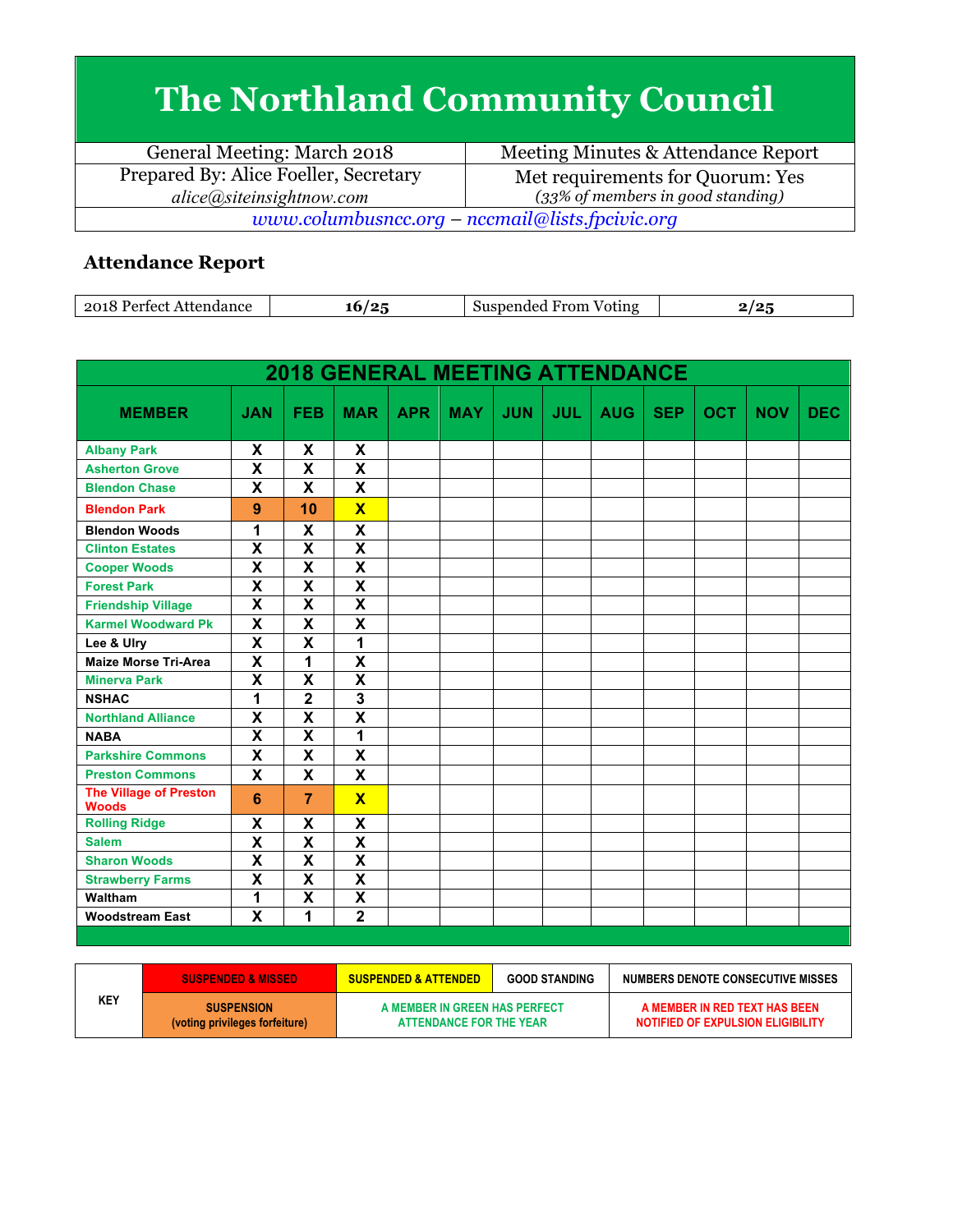| <b>Roll Call</b>                                                                                                                   | Roll was taken. See above chart for details. 21 present<br>$\bullet$                                                                                                                                                                                                                                                                                                                                                                                                                                                                                                                                                                                                                                                                                                                                                                                                                                                                                                                                                                                                                                                                                                                                                                                                                                                                                                                                                                                                                                 |
|------------------------------------------------------------------------------------------------------------------------------------|------------------------------------------------------------------------------------------------------------------------------------------------------------------------------------------------------------------------------------------------------------------------------------------------------------------------------------------------------------------------------------------------------------------------------------------------------------------------------------------------------------------------------------------------------------------------------------------------------------------------------------------------------------------------------------------------------------------------------------------------------------------------------------------------------------------------------------------------------------------------------------------------------------------------------------------------------------------------------------------------------------------------------------------------------------------------------------------------------------------------------------------------------------------------------------------------------------------------------------------------------------------------------------------------------------------------------------------------------------------------------------------------------------------------------------------------------------------------------------------------------|
|                                                                                                                                    | <b>Liaison Reports</b>                                                                                                                                                                                                                                                                                                                                                                                                                                                                                                                                                                                                                                                                                                                                                                                                                                                                                                                                                                                                                                                                                                                                                                                                                                                                                                                                                                                                                                                                               |
| <b>Columbus Fire Department</b>                                                                                                    | No report<br>$\bullet$                                                                                                                                                                                                                                                                                                                                                                                                                                                                                                                                                                                                                                                                                                                                                                                                                                                                                                                                                                                                                                                                                                                                                                                                                                                                                                                                                                                                                                                                               |
| Station 24<br><b>Columbus Police Department</b><br>Officer Scott Clinger<br><b>Officer Eric Jones</b><br>Officer John Stafford CRT | Tuesday 20 <sup>th</sup> , 7pm, area block watch coordinators meeting<br>$\bullet$<br>Scott Clinger introduced Eric Jones for the 6th Precinct.<br>$\bullet$<br>CRT Officer Stafford said CRT is busy with narcotics and<br>$\bullet$<br>thefts in Zone 1.<br>Village of Preston Woods confirmed they are in 6th Precinct.<br>$\bullet$                                                                                                                                                                                                                                                                                                                                                                                                                                                                                                                                                                                                                                                                                                                                                                                                                                                                                                                                                                                                                                                                                                                                                              |
| <b>City Attorney's Office</b><br><b>Bill Sperlazza</b>                                                                             | Member complaint: Skywae Dr house - vacant, mess on the<br>$\bullet$<br>outside, there was a young girl rescued from there; Nuisance<br>Abatement case is filed but finding the true owner of the<br>house is a problem. The listed owner is deceased. They have<br>to follow protocols to advertise the case. First hearing was<br>today.<br>1240 Bryson in Clinton Estates - Drug house. Has been<br>٠<br>boarded up. In the near future it is going to be on the market<br>after repairs.<br>InTown Suites - Attorney's Office objected to initial permit<br>$\bullet$<br>renewal request because of problems at the property. They<br>came to an agreement to allow them to get their permit in<br>exchange for them upgrading security and policies. They<br>have committed to put \$1.5 million into the property. So far<br>they have been cooperative and the city is hopeful for a<br>transformation.<br>Motel 6 at 7480 N High (Crosswoods) - Similar agreement to<br>$\bullet$<br>InTown Suites is in the offing.<br>Sequoia Pool: We might have a receivership group (private<br>$\bullet$<br>investors) interested in the property, but nothing firm.<br>Remaining complaint from neighborhood that the fence is<br>not secure. There is still an injunction on the property that<br>can be used to try to make progress.<br>The previous Red Carpet Inn's sale fell through. Will follow<br>$\bullet$<br>up on whether the potential buyer would want to purchase<br>another property. |
| <b>City of Columbus Community Liaison</b><br>Chris Suel                                                                            | Chris Suel is at the Mayor's Address tonight.<br>$\bullet$<br>Congratulations to Strawberry Farms for winning the<br>$\bullet$<br>Neighborhood PRIDE program. The week the program will<br>visit Strawberry Farms is still being determined.                                                                                                                                                                                                                                                                                                                                                                                                                                                                                                                                                                                                                                                                                                                                                                                                                                                                                                                                                                                                                                                                                                                                                                                                                                                         |
| <b>FACT &amp; Consider Biking</b><br>David Roseman                                                                                 | The weather is nice. Watch out for pedestrians and cyclists.<br>$\bullet$<br>Pedestrian fatalities are already higher recently. Mind the<br>new rule that you need to give cyclists 3 feet berth to pass.<br>We have new LED street lights north of 161 along Maple<br>$\bullet$<br>Canyon. Next we need safe passage for pedestrians along<br>Maple Canyon, north of Jewett.<br>Earth Week is 4/14-4/21. Volunteers and projects are still<br>$\bullet$<br>open at earthdaycolumbus.org<br>Genoa Park Earth Day celebration near COSI.<br>٠<br>Green bike box means the only vehicles allowed to stay in<br>$\bullet$<br>that area is bikes. They are for cyclists waiting there to turn<br>at the light. A bicycle icon graphic of white painted emblem<br>is inserted on green pavement. Traditionally there are<br>related posted signs and a painted bike emblem on green<br>marked street.                                                                                                                                                                                                                                                                                                                                                                                                                                                                                                                                                                                                     |
| <b>Columbus Public Library Liaison</b><br>Keith Hanson (Karl Road Branch Manager)                                                  | Gratitude to Fire Department Station 6 after a young mother<br>$\bullet$<br>locked her baby and her keys in the car at the library. The<br>fire department was there in four minutes and had the car                                                                                                                                                                                                                                                                                                                                                                                                                                                                                                                                                                                                                                                                                                                                                                                                                                                                                                                                                                                                                                                                                                                                                                                                                                                                                                 |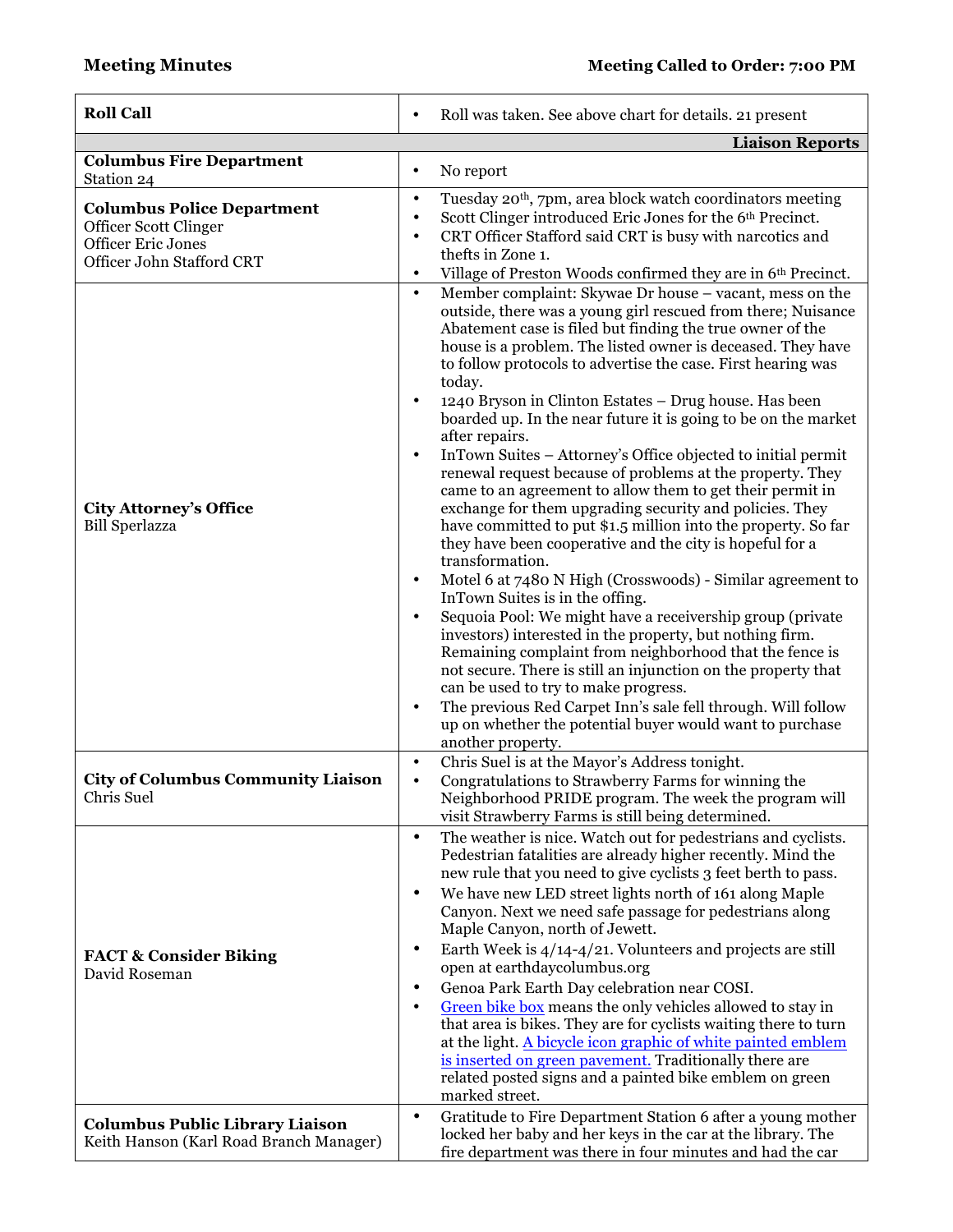| Carnegie Author Series at Main Library, Friday March 9<br>$\bullet$<br>7pm. Teen author David Leviathan. There is a similar event<br>in April and September. Events are free.<br>Adding 3 new library systems to the Columbus consortium:<br>$\bullet$<br>Delaware, Granville, Pataskala The computer system is on<br>hold as they add these. In addition you'll be able to access<br>OhioLink to access academic libraries, which will be easier<br>that InterLibrary Loan.<br>Charles Price from Blendon Park Condominiums asked<br>$\bullet$<br>about groups booking rooms for many time slots but not<br>using them. He said it seems like there is a flaw in the<br>process.<br>Bill Logan noted the Karl Road Library has switched to LED<br>$\bullet$<br>lights in the parking lot and may need to make adjustments.<br>May 12 Shredding Day 10-2. Volunteer. Bring canned food<br>$\bullet$<br>for Mid-Ohio Food Bank. Dave Paul is in charge of<br>volunteers.<br><b>Northland Area Business Association</b><br>3/13 NABA Luncheon at Days Inn; Michael Stinziano is the<br>$\bullet$<br>Alicia Ward<br>featured speaker. Register on the NABA website.<br>4/7 161 Task Force Clean Up 9 to noon. Meet behind Jiffy<br>$\bullet$<br>Lube.<br><b>Selected Discussions</b><br>Bylaws state that the president should have a focus for the<br>$\bullet$<br>year. Alicia stated that the Northland Businesses will be the<br>focus. We have such amazing diversity of culture. It's such a<br>great experience to share with the rest of Columbus. We have<br>a lot of unique restaurants in Northland.<br>Taste of Northland was to be sponsored by Yelp but<br>$\bullet$<br>the person driving it took another job and the whole<br>thing went under.<br>Experience Columbus has a brewery and coffee "trail"<br>with a passport. Alicia plans to reach out to them<br><b>Round Table Discussion</b><br>about something similar for cultural dining and<br>businesses.<br>David Roseman said he does a Columbus Eats club<br>with his friends. They go to restaurants that can<br>present a little bit about their culture to the big<br>group. Also proposes meeting with the cultural<br>groups and encouraging them to have a food festival<br>that we could help with. Alicia is planning to do an<br>"NCC Night" that is similar to that.<br>Giant Eagle remains for sale but the price is so high it might<br>$\bullet$<br>be awhile before there is a buyer.<br><b>NCC Officer Reports</b><br>Check for your NCC dues and banquet contribution if you<br>$\bullet$<br>haven't paid yet. Make sure the banquet assessment is<br>included, as it is not optional.<br><b>Treasurer</b><br>Lee and Ulry, Sharon Woods, Forest Park, Strawberry<br>$\bullet$<br><b>Felix Quachey</b><br>Farms, Albany Park, Blendon Chase and Salem have paid so<br>far this year.<br>Parade Expense \$10.75/mo for storing parade materials<br>$\bullet$<br>Minutes as prepared by Roger were presented. No comments<br><b>Secretary</b><br>$\bullet$<br>Alice Foeller<br>or corrections.<br><b>Vice President</b><br>Thanked everyone for great attendance<br>$\bullet$<br><b>Roger Davidson</b><br>Alicia toured the Reeb Center. It is a combined<br>$\bullet$<br>President<br>public/nonprofit effort on the South Side to renovate a<br>Alicia Ward<br>school to provide various social services such day care, a<br>café, boys and girls club, grocery co-op, Godman Guild job | open in a couple of minutes. |
|--------------------------------------------------------------------------------------------------------------------------------------------------------------------------------------------------------------------------------------------------------------------------------------------------------------------------------------------------------------------------------------------------------------------------------------------------------------------------------------------------------------------------------------------------------------------------------------------------------------------------------------------------------------------------------------------------------------------------------------------------------------------------------------------------------------------------------------------------------------------------------------------------------------------------------------------------------------------------------------------------------------------------------------------------------------------------------------------------------------------------------------------------------------------------------------------------------------------------------------------------------------------------------------------------------------------------------------------------------------------------------------------------------------------------------------------------------------------------------------------------------------------------------------------------------------------------------------------------------------------------------------------------------------------------------------------------------------------------------------------------------------------------------------------------------------------------------------------------------------------------------------------------------------------------------------------------------------------------------------------------------------------------------------------------------------------------------------------------------------------------------------------------------------------------------------------------------------------------------------------------------------------------------------------------------------------------------------------------------------------------------------------------------------------------------------------------------------------------------------------------------------------------------------------------------------------------------------------------------------------------------------------------------------------------------------------------------------------------------------------------------------------------------------------------------------------------------------------------------------------------------------------------------------------------------------------------------------------------------------------------------------------------------------------------------------------------------------------------------------------------------------------------------------------------------------------------------------------------------------------------------------------------------------------------------------------------------------------------------------------------------------------------------------------------------------------------------------------------------|------------------------------|
|                                                                                                                                                                                                                                                                                                                                                                                                                                                                                                                                                                                                                                                                                                                                                                                                                                                                                                                                                                                                                                                                                                                                                                                                                                                                                                                                                                                                                                                                                                                                                                                                                                                                                                                                                                                                                                                                                                                                                                                                                                                                                                                                                                                                                                                                                                                                                                                                                                                                                                                                                                                                                                                                                                                                                                                                                                                                                                                                                                                                                                                                                                                                                                                                                                                                                                                                                                                                                                                                                |                              |
|                                                                                                                                                                                                                                                                                                                                                                                                                                                                                                                                                                                                                                                                                                                                                                                                                                                                                                                                                                                                                                                                                                                                                                                                                                                                                                                                                                                                                                                                                                                                                                                                                                                                                                                                                                                                                                                                                                                                                                                                                                                                                                                                                                                                                                                                                                                                                                                                                                                                                                                                                                                                                                                                                                                                                                                                                                                                                                                                                                                                                                                                                                                                                                                                                                                                                                                                                                                                                                                                                |                              |
|                                                                                                                                                                                                                                                                                                                                                                                                                                                                                                                                                                                                                                                                                                                                                                                                                                                                                                                                                                                                                                                                                                                                                                                                                                                                                                                                                                                                                                                                                                                                                                                                                                                                                                                                                                                                                                                                                                                                                                                                                                                                                                                                                                                                                                                                                                                                                                                                                                                                                                                                                                                                                                                                                                                                                                                                                                                                                                                                                                                                                                                                                                                                                                                                                                                                                                                                                                                                                                                                                |                              |
|                                                                                                                                                                                                                                                                                                                                                                                                                                                                                                                                                                                                                                                                                                                                                                                                                                                                                                                                                                                                                                                                                                                                                                                                                                                                                                                                                                                                                                                                                                                                                                                                                                                                                                                                                                                                                                                                                                                                                                                                                                                                                                                                                                                                                                                                                                                                                                                                                                                                                                                                                                                                                                                                                                                                                                                                                                                                                                                                                                                                                                                                                                                                                                                                                                                                                                                                                                                                                                                                                |                              |
|                                                                                                                                                                                                                                                                                                                                                                                                                                                                                                                                                                                                                                                                                                                                                                                                                                                                                                                                                                                                                                                                                                                                                                                                                                                                                                                                                                                                                                                                                                                                                                                                                                                                                                                                                                                                                                                                                                                                                                                                                                                                                                                                                                                                                                                                                                                                                                                                                                                                                                                                                                                                                                                                                                                                                                                                                                                                                                                                                                                                                                                                                                                                                                                                                                                                                                                                                                                                                                                                                |                              |
|                                                                                                                                                                                                                                                                                                                                                                                                                                                                                                                                                                                                                                                                                                                                                                                                                                                                                                                                                                                                                                                                                                                                                                                                                                                                                                                                                                                                                                                                                                                                                                                                                                                                                                                                                                                                                                                                                                                                                                                                                                                                                                                                                                                                                                                                                                                                                                                                                                                                                                                                                                                                                                                                                                                                                                                                                                                                                                                                                                                                                                                                                                                                                                                                                                                                                                                                                                                                                                                                                |                              |
|                                                                                                                                                                                                                                                                                                                                                                                                                                                                                                                                                                                                                                                                                                                                                                                                                                                                                                                                                                                                                                                                                                                                                                                                                                                                                                                                                                                                                                                                                                                                                                                                                                                                                                                                                                                                                                                                                                                                                                                                                                                                                                                                                                                                                                                                                                                                                                                                                                                                                                                                                                                                                                                                                                                                                                                                                                                                                                                                                                                                                                                                                                                                                                                                                                                                                                                                                                                                                                                                                |                              |
|                                                                                                                                                                                                                                                                                                                                                                                                                                                                                                                                                                                                                                                                                                                                                                                                                                                                                                                                                                                                                                                                                                                                                                                                                                                                                                                                                                                                                                                                                                                                                                                                                                                                                                                                                                                                                                                                                                                                                                                                                                                                                                                                                                                                                                                                                                                                                                                                                                                                                                                                                                                                                                                                                                                                                                                                                                                                                                                                                                                                                                                                                                                                                                                                                                                                                                                                                                                                                                                                                |                              |
|                                                                                                                                                                                                                                                                                                                                                                                                                                                                                                                                                                                                                                                                                                                                                                                                                                                                                                                                                                                                                                                                                                                                                                                                                                                                                                                                                                                                                                                                                                                                                                                                                                                                                                                                                                                                                                                                                                                                                                                                                                                                                                                                                                                                                                                                                                                                                                                                                                                                                                                                                                                                                                                                                                                                                                                                                                                                                                                                                                                                                                                                                                                                                                                                                                                                                                                                                                                                                                                                                |                              |
|                                                                                                                                                                                                                                                                                                                                                                                                                                                                                                                                                                                                                                                                                                                                                                                                                                                                                                                                                                                                                                                                                                                                                                                                                                                                                                                                                                                                                                                                                                                                                                                                                                                                                                                                                                                                                                                                                                                                                                                                                                                                                                                                                                                                                                                                                                                                                                                                                                                                                                                                                                                                                                                                                                                                                                                                                                                                                                                                                                                                                                                                                                                                                                                                                                                                                                                                                                                                                                                                                |                              |
|                                                                                                                                                                                                                                                                                                                                                                                                                                                                                                                                                                                                                                                                                                                                                                                                                                                                                                                                                                                                                                                                                                                                                                                                                                                                                                                                                                                                                                                                                                                                                                                                                                                                                                                                                                                                                                                                                                                                                                                                                                                                                                                                                                                                                                                                                                                                                                                                                                                                                                                                                                                                                                                                                                                                                                                                                                                                                                                                                                                                                                                                                                                                                                                                                                                                                                                                                                                                                                                                                |                              |
|                                                                                                                                                                                                                                                                                                                                                                                                                                                                                                                                                                                                                                                                                                                                                                                                                                                                                                                                                                                                                                                                                                                                                                                                                                                                                                                                                                                                                                                                                                                                                                                                                                                                                                                                                                                                                                                                                                                                                                                                                                                                                                                                                                                                                                                                                                                                                                                                                                                                                                                                                                                                                                                                                                                                                                                                                                                                                                                                                                                                                                                                                                                                                                                                                                                                                                                                                                                                                                                                                |                              |
|                                                                                                                                                                                                                                                                                                                                                                                                                                                                                                                                                                                                                                                                                                                                                                                                                                                                                                                                                                                                                                                                                                                                                                                                                                                                                                                                                                                                                                                                                                                                                                                                                                                                                                                                                                                                                                                                                                                                                                                                                                                                                                                                                                                                                                                                                                                                                                                                                                                                                                                                                                                                                                                                                                                                                                                                                                                                                                                                                                                                                                                                                                                                                                                                                                                                                                                                                                                                                                                                                |                              |
|                                                                                                                                                                                                                                                                                                                                                                                                                                                                                                                                                                                                                                                                                                                                                                                                                                                                                                                                                                                                                                                                                                                                                                                                                                                                                                                                                                                                                                                                                                                                                                                                                                                                                                                                                                                                                                                                                                                                                                                                                                                                                                                                                                                                                                                                                                                                                                                                                                                                                                                                                                                                                                                                                                                                                                                                                                                                                                                                                                                                                                                                                                                                                                                                                                                                                                                                                                                                                                                                                |                              |
|                                                                                                                                                                                                                                                                                                                                                                                                                                                                                                                                                                                                                                                                                                                                                                                                                                                                                                                                                                                                                                                                                                                                                                                                                                                                                                                                                                                                                                                                                                                                                                                                                                                                                                                                                                                                                                                                                                                                                                                                                                                                                                                                                                                                                                                                                                                                                                                                                                                                                                                                                                                                                                                                                                                                                                                                                                                                                                                                                                                                                                                                                                                                                                                                                                                                                                                                                                                                                                                                                |                              |
|                                                                                                                                                                                                                                                                                                                                                                                                                                                                                                                                                                                                                                                                                                                                                                                                                                                                                                                                                                                                                                                                                                                                                                                                                                                                                                                                                                                                                                                                                                                                                                                                                                                                                                                                                                                                                                                                                                                                                                                                                                                                                                                                                                                                                                                                                                                                                                                                                                                                                                                                                                                                                                                                                                                                                                                                                                                                                                                                                                                                                                                                                                                                                                                                                                                                                                                                                                                                                                                                                |                              |
|                                                                                                                                                                                                                                                                                                                                                                                                                                                                                                                                                                                                                                                                                                                                                                                                                                                                                                                                                                                                                                                                                                                                                                                                                                                                                                                                                                                                                                                                                                                                                                                                                                                                                                                                                                                                                                                                                                                                                                                                                                                                                                                                                                                                                                                                                                                                                                                                                                                                                                                                                                                                                                                                                                                                                                                                                                                                                                                                                                                                                                                                                                                                                                                                                                                                                                                                                                                                                                                                                |                              |
|                                                                                                                                                                                                                                                                                                                                                                                                                                                                                                                                                                                                                                                                                                                                                                                                                                                                                                                                                                                                                                                                                                                                                                                                                                                                                                                                                                                                                                                                                                                                                                                                                                                                                                                                                                                                                                                                                                                                                                                                                                                                                                                                                                                                                                                                                                                                                                                                                                                                                                                                                                                                                                                                                                                                                                                                                                                                                                                                                                                                                                                                                                                                                                                                                                                                                                                                                                                                                                                                                |                              |
|                                                                                                                                                                                                                                                                                                                                                                                                                                                                                                                                                                                                                                                                                                                                                                                                                                                                                                                                                                                                                                                                                                                                                                                                                                                                                                                                                                                                                                                                                                                                                                                                                                                                                                                                                                                                                                                                                                                                                                                                                                                                                                                                                                                                                                                                                                                                                                                                                                                                                                                                                                                                                                                                                                                                                                                                                                                                                                                                                                                                                                                                                                                                                                                                                                                                                                                                                                                                                                                                                |                              |
|                                                                                                                                                                                                                                                                                                                                                                                                                                                                                                                                                                                                                                                                                                                                                                                                                                                                                                                                                                                                                                                                                                                                                                                                                                                                                                                                                                                                                                                                                                                                                                                                                                                                                                                                                                                                                                                                                                                                                                                                                                                                                                                                                                                                                                                                                                                                                                                                                                                                                                                                                                                                                                                                                                                                                                                                                                                                                                                                                                                                                                                                                                                                                                                                                                                                                                                                                                                                                                                                                |                              |
|                                                                                                                                                                                                                                                                                                                                                                                                                                                                                                                                                                                                                                                                                                                                                                                                                                                                                                                                                                                                                                                                                                                                                                                                                                                                                                                                                                                                                                                                                                                                                                                                                                                                                                                                                                                                                                                                                                                                                                                                                                                                                                                                                                                                                                                                                                                                                                                                                                                                                                                                                                                                                                                                                                                                                                                                                                                                                                                                                                                                                                                                                                                                                                                                                                                                                                                                                                                                                                                                                |                              |
|                                                                                                                                                                                                                                                                                                                                                                                                                                                                                                                                                                                                                                                                                                                                                                                                                                                                                                                                                                                                                                                                                                                                                                                                                                                                                                                                                                                                                                                                                                                                                                                                                                                                                                                                                                                                                                                                                                                                                                                                                                                                                                                                                                                                                                                                                                                                                                                                                                                                                                                                                                                                                                                                                                                                                                                                                                                                                                                                                                                                                                                                                                                                                                                                                                                                                                                                                                                                                                                                                |                              |
|                                                                                                                                                                                                                                                                                                                                                                                                                                                                                                                                                                                                                                                                                                                                                                                                                                                                                                                                                                                                                                                                                                                                                                                                                                                                                                                                                                                                                                                                                                                                                                                                                                                                                                                                                                                                                                                                                                                                                                                                                                                                                                                                                                                                                                                                                                                                                                                                                                                                                                                                                                                                                                                                                                                                                                                                                                                                                                                                                                                                                                                                                                                                                                                                                                                                                                                                                                                                                                                                                |                              |
|                                                                                                                                                                                                                                                                                                                                                                                                                                                                                                                                                                                                                                                                                                                                                                                                                                                                                                                                                                                                                                                                                                                                                                                                                                                                                                                                                                                                                                                                                                                                                                                                                                                                                                                                                                                                                                                                                                                                                                                                                                                                                                                                                                                                                                                                                                                                                                                                                                                                                                                                                                                                                                                                                                                                                                                                                                                                                                                                                                                                                                                                                                                                                                                                                                                                                                                                                                                                                                                                                |                              |
|                                                                                                                                                                                                                                                                                                                                                                                                                                                                                                                                                                                                                                                                                                                                                                                                                                                                                                                                                                                                                                                                                                                                                                                                                                                                                                                                                                                                                                                                                                                                                                                                                                                                                                                                                                                                                                                                                                                                                                                                                                                                                                                                                                                                                                                                                                                                                                                                                                                                                                                                                                                                                                                                                                                                                                                                                                                                                                                                                                                                                                                                                                                                                                                                                                                                                                                                                                                                                                                                                |                              |
|                                                                                                                                                                                                                                                                                                                                                                                                                                                                                                                                                                                                                                                                                                                                                                                                                                                                                                                                                                                                                                                                                                                                                                                                                                                                                                                                                                                                                                                                                                                                                                                                                                                                                                                                                                                                                                                                                                                                                                                                                                                                                                                                                                                                                                                                                                                                                                                                                                                                                                                                                                                                                                                                                                                                                                                                                                                                                                                                                                                                                                                                                                                                                                                                                                                                                                                                                                                                                                                                                |                              |
|                                                                                                                                                                                                                                                                                                                                                                                                                                                                                                                                                                                                                                                                                                                                                                                                                                                                                                                                                                                                                                                                                                                                                                                                                                                                                                                                                                                                                                                                                                                                                                                                                                                                                                                                                                                                                                                                                                                                                                                                                                                                                                                                                                                                                                                                                                                                                                                                                                                                                                                                                                                                                                                                                                                                                                                                                                                                                                                                                                                                                                                                                                                                                                                                                                                                                                                                                                                                                                                                                |                              |
|                                                                                                                                                                                                                                                                                                                                                                                                                                                                                                                                                                                                                                                                                                                                                                                                                                                                                                                                                                                                                                                                                                                                                                                                                                                                                                                                                                                                                                                                                                                                                                                                                                                                                                                                                                                                                                                                                                                                                                                                                                                                                                                                                                                                                                                                                                                                                                                                                                                                                                                                                                                                                                                                                                                                                                                                                                                                                                                                                                                                                                                                                                                                                                                                                                                                                                                                                                                                                                                                                |                              |
|                                                                                                                                                                                                                                                                                                                                                                                                                                                                                                                                                                                                                                                                                                                                                                                                                                                                                                                                                                                                                                                                                                                                                                                                                                                                                                                                                                                                                                                                                                                                                                                                                                                                                                                                                                                                                                                                                                                                                                                                                                                                                                                                                                                                                                                                                                                                                                                                                                                                                                                                                                                                                                                                                                                                                                                                                                                                                                                                                                                                                                                                                                                                                                                                                                                                                                                                                                                                                                                                                |                              |
|                                                                                                                                                                                                                                                                                                                                                                                                                                                                                                                                                                                                                                                                                                                                                                                                                                                                                                                                                                                                                                                                                                                                                                                                                                                                                                                                                                                                                                                                                                                                                                                                                                                                                                                                                                                                                                                                                                                                                                                                                                                                                                                                                                                                                                                                                                                                                                                                                                                                                                                                                                                                                                                                                                                                                                                                                                                                                                                                                                                                                                                                                                                                                                                                                                                                                                                                                                                                                                                                                |                              |
|                                                                                                                                                                                                                                                                                                                                                                                                                                                                                                                                                                                                                                                                                                                                                                                                                                                                                                                                                                                                                                                                                                                                                                                                                                                                                                                                                                                                                                                                                                                                                                                                                                                                                                                                                                                                                                                                                                                                                                                                                                                                                                                                                                                                                                                                                                                                                                                                                                                                                                                                                                                                                                                                                                                                                                                                                                                                                                                                                                                                                                                                                                                                                                                                                                                                                                                                                                                                                                                                                |                              |
|                                                                                                                                                                                                                                                                                                                                                                                                                                                                                                                                                                                                                                                                                                                                                                                                                                                                                                                                                                                                                                                                                                                                                                                                                                                                                                                                                                                                                                                                                                                                                                                                                                                                                                                                                                                                                                                                                                                                                                                                                                                                                                                                                                                                                                                                                                                                                                                                                                                                                                                                                                                                                                                                                                                                                                                                                                                                                                                                                                                                                                                                                                                                                                                                                                                                                                                                                                                                                                                                                |                              |
|                                                                                                                                                                                                                                                                                                                                                                                                                                                                                                                                                                                                                                                                                                                                                                                                                                                                                                                                                                                                                                                                                                                                                                                                                                                                                                                                                                                                                                                                                                                                                                                                                                                                                                                                                                                                                                                                                                                                                                                                                                                                                                                                                                                                                                                                                                                                                                                                                                                                                                                                                                                                                                                                                                                                                                                                                                                                                                                                                                                                                                                                                                                                                                                                                                                                                                                                                                                                                                                                                |                              |
|                                                                                                                                                                                                                                                                                                                                                                                                                                                                                                                                                                                                                                                                                                                                                                                                                                                                                                                                                                                                                                                                                                                                                                                                                                                                                                                                                                                                                                                                                                                                                                                                                                                                                                                                                                                                                                                                                                                                                                                                                                                                                                                                                                                                                                                                                                                                                                                                                                                                                                                                                                                                                                                                                                                                                                                                                                                                                                                                                                                                                                                                                                                                                                                                                                                                                                                                                                                                                                                                                |                              |
|                                                                                                                                                                                                                                                                                                                                                                                                                                                                                                                                                                                                                                                                                                                                                                                                                                                                                                                                                                                                                                                                                                                                                                                                                                                                                                                                                                                                                                                                                                                                                                                                                                                                                                                                                                                                                                                                                                                                                                                                                                                                                                                                                                                                                                                                                                                                                                                                                                                                                                                                                                                                                                                                                                                                                                                                                                                                                                                                                                                                                                                                                                                                                                                                                                                                                                                                                                                                                                                                                |                              |
|                                                                                                                                                                                                                                                                                                                                                                                                                                                                                                                                                                                                                                                                                                                                                                                                                                                                                                                                                                                                                                                                                                                                                                                                                                                                                                                                                                                                                                                                                                                                                                                                                                                                                                                                                                                                                                                                                                                                                                                                                                                                                                                                                                                                                                                                                                                                                                                                                                                                                                                                                                                                                                                                                                                                                                                                                                                                                                                                                                                                                                                                                                                                                                                                                                                                                                                                                                                                                                                                                |                              |
|                                                                                                                                                                                                                                                                                                                                                                                                                                                                                                                                                                                                                                                                                                                                                                                                                                                                                                                                                                                                                                                                                                                                                                                                                                                                                                                                                                                                                                                                                                                                                                                                                                                                                                                                                                                                                                                                                                                                                                                                                                                                                                                                                                                                                                                                                                                                                                                                                                                                                                                                                                                                                                                                                                                                                                                                                                                                                                                                                                                                                                                                                                                                                                                                                                                                                                                                                                                                                                                                                |                              |
|                                                                                                                                                                                                                                                                                                                                                                                                                                                                                                                                                                                                                                                                                                                                                                                                                                                                                                                                                                                                                                                                                                                                                                                                                                                                                                                                                                                                                                                                                                                                                                                                                                                                                                                                                                                                                                                                                                                                                                                                                                                                                                                                                                                                                                                                                                                                                                                                                                                                                                                                                                                                                                                                                                                                                                                                                                                                                                                                                                                                                                                                                                                                                                                                                                                                                                                                                                                                                                                                                |                              |
|                                                                                                                                                                                                                                                                                                                                                                                                                                                                                                                                                                                                                                                                                                                                                                                                                                                                                                                                                                                                                                                                                                                                                                                                                                                                                                                                                                                                                                                                                                                                                                                                                                                                                                                                                                                                                                                                                                                                                                                                                                                                                                                                                                                                                                                                                                                                                                                                                                                                                                                                                                                                                                                                                                                                                                                                                                                                                                                                                                                                                                                                                                                                                                                                                                                                                                                                                                                                                                                                                |                              |
|                                                                                                                                                                                                                                                                                                                                                                                                                                                                                                                                                                                                                                                                                                                                                                                                                                                                                                                                                                                                                                                                                                                                                                                                                                                                                                                                                                                                                                                                                                                                                                                                                                                                                                                                                                                                                                                                                                                                                                                                                                                                                                                                                                                                                                                                                                                                                                                                                                                                                                                                                                                                                                                                                                                                                                                                                                                                                                                                                                                                                                                                                                                                                                                                                                                                                                                                                                                                                                                                                |                              |
|                                                                                                                                                                                                                                                                                                                                                                                                                                                                                                                                                                                                                                                                                                                                                                                                                                                                                                                                                                                                                                                                                                                                                                                                                                                                                                                                                                                                                                                                                                                                                                                                                                                                                                                                                                                                                                                                                                                                                                                                                                                                                                                                                                                                                                                                                                                                                                                                                                                                                                                                                                                                                                                                                                                                                                                                                                                                                                                                                                                                                                                                                                                                                                                                                                                                                                                                                                                                                                                                                |                              |
|                                                                                                                                                                                                                                                                                                                                                                                                                                                                                                                                                                                                                                                                                                                                                                                                                                                                                                                                                                                                                                                                                                                                                                                                                                                                                                                                                                                                                                                                                                                                                                                                                                                                                                                                                                                                                                                                                                                                                                                                                                                                                                                                                                                                                                                                                                                                                                                                                                                                                                                                                                                                                                                                                                                                                                                                                                                                                                                                                                                                                                                                                                                                                                                                                                                                                                                                                                                                                                                                                |                              |
|                                                                                                                                                                                                                                                                                                                                                                                                                                                                                                                                                                                                                                                                                                                                                                                                                                                                                                                                                                                                                                                                                                                                                                                                                                                                                                                                                                                                                                                                                                                                                                                                                                                                                                                                                                                                                                                                                                                                                                                                                                                                                                                                                                                                                                                                                                                                                                                                                                                                                                                                                                                                                                                                                                                                                                                                                                                                                                                                                                                                                                                                                                                                                                                                                                                                                                                                                                                                                                                                                |                              |
|                                                                                                                                                                                                                                                                                                                                                                                                                                                                                                                                                                                                                                                                                                                                                                                                                                                                                                                                                                                                                                                                                                                                                                                                                                                                                                                                                                                                                                                                                                                                                                                                                                                                                                                                                                                                                                                                                                                                                                                                                                                                                                                                                                                                                                                                                                                                                                                                                                                                                                                                                                                                                                                                                                                                                                                                                                                                                                                                                                                                                                                                                                                                                                                                                                                                                                                                                                                                                                                                                |                              |
|                                                                                                                                                                                                                                                                                                                                                                                                                                                                                                                                                                                                                                                                                                                                                                                                                                                                                                                                                                                                                                                                                                                                                                                                                                                                                                                                                                                                                                                                                                                                                                                                                                                                                                                                                                                                                                                                                                                                                                                                                                                                                                                                                                                                                                                                                                                                                                                                                                                                                                                                                                                                                                                                                                                                                                                                                                                                                                                                                                                                                                                                                                                                                                                                                                                                                                                                                                                                                                                                                |                              |
|                                                                                                                                                                                                                                                                                                                                                                                                                                                                                                                                                                                                                                                                                                                                                                                                                                                                                                                                                                                                                                                                                                                                                                                                                                                                                                                                                                                                                                                                                                                                                                                                                                                                                                                                                                                                                                                                                                                                                                                                                                                                                                                                                                                                                                                                                                                                                                                                                                                                                                                                                                                                                                                                                                                                                                                                                                                                                                                                                                                                                                                                                                                                                                                                                                                                                                                                                                                                                                                                                |                              |
|                                                                                                                                                                                                                                                                                                                                                                                                                                                                                                                                                                                                                                                                                                                                                                                                                                                                                                                                                                                                                                                                                                                                                                                                                                                                                                                                                                                                                                                                                                                                                                                                                                                                                                                                                                                                                                                                                                                                                                                                                                                                                                                                                                                                                                                                                                                                                                                                                                                                                                                                                                                                                                                                                                                                                                                                                                                                                                                                                                                                                                                                                                                                                                                                                                                                                                                                                                                                                                                                                |                              |
|                                                                                                                                                                                                                                                                                                                                                                                                                                                                                                                                                                                                                                                                                                                                                                                                                                                                                                                                                                                                                                                                                                                                                                                                                                                                                                                                                                                                                                                                                                                                                                                                                                                                                                                                                                                                                                                                                                                                                                                                                                                                                                                                                                                                                                                                                                                                                                                                                                                                                                                                                                                                                                                                                                                                                                                                                                                                                                                                                                                                                                                                                                                                                                                                                                                                                                                                                                                                                                                                                |                              |
|                                                                                                                                                                                                                                                                                                                                                                                                                                                                                                                                                                                                                                                                                                                                                                                                                                                                                                                                                                                                                                                                                                                                                                                                                                                                                                                                                                                                                                                                                                                                                                                                                                                                                                                                                                                                                                                                                                                                                                                                                                                                                                                                                                                                                                                                                                                                                                                                                                                                                                                                                                                                                                                                                                                                                                                                                                                                                                                                                                                                                                                                                                                                                                                                                                                                                                                                                                                                                                                                                |                              |
|                                                                                                                                                                                                                                                                                                                                                                                                                                                                                                                                                                                                                                                                                                                                                                                                                                                                                                                                                                                                                                                                                                                                                                                                                                                                                                                                                                                                                                                                                                                                                                                                                                                                                                                                                                                                                                                                                                                                                                                                                                                                                                                                                                                                                                                                                                                                                                                                                                                                                                                                                                                                                                                                                                                                                                                                                                                                                                                                                                                                                                                                                                                                                                                                                                                                                                                                                                                                                                                                                |                              |
|                                                                                                                                                                                                                                                                                                                                                                                                                                                                                                                                                                                                                                                                                                                                                                                                                                                                                                                                                                                                                                                                                                                                                                                                                                                                                                                                                                                                                                                                                                                                                                                                                                                                                                                                                                                                                                                                                                                                                                                                                                                                                                                                                                                                                                                                                                                                                                                                                                                                                                                                                                                                                                                                                                                                                                                                                                                                                                                                                                                                                                                                                                                                                                                                                                                                                                                                                                                                                                                                                |                              |
|                                                                                                                                                                                                                                                                                                                                                                                                                                                                                                                                                                                                                                                                                                                                                                                                                                                                                                                                                                                                                                                                                                                                                                                                                                                                                                                                                                                                                                                                                                                                                                                                                                                                                                                                                                                                                                                                                                                                                                                                                                                                                                                                                                                                                                                                                                                                                                                                                                                                                                                                                                                                                                                                                                                                                                                                                                                                                                                                                                                                                                                                                                                                                                                                                                                                                                                                                                                                                                                                                |                              |
|                                                                                                                                                                                                                                                                                                                                                                                                                                                                                                                                                                                                                                                                                                                                                                                                                                                                                                                                                                                                                                                                                                                                                                                                                                                                                                                                                                                                                                                                                                                                                                                                                                                                                                                                                                                                                                                                                                                                                                                                                                                                                                                                                                                                                                                                                                                                                                                                                                                                                                                                                                                                                                                                                                                                                                                                                                                                                                                                                                                                                                                                                                                                                                                                                                                                                                                                                                                                                                                                                |                              |
|                                                                                                                                                                                                                                                                                                                                                                                                                                                                                                                                                                                                                                                                                                                                                                                                                                                                                                                                                                                                                                                                                                                                                                                                                                                                                                                                                                                                                                                                                                                                                                                                                                                                                                                                                                                                                                                                                                                                                                                                                                                                                                                                                                                                                                                                                                                                                                                                                                                                                                                                                                                                                                                                                                                                                                                                                                                                                                                                                                                                                                                                                                                                                                                                                                                                                                                                                                                                                                                                                |                              |
|                                                                                                                                                                                                                                                                                                                                                                                                                                                                                                                                                                                                                                                                                                                                                                                                                                                                                                                                                                                                                                                                                                                                                                                                                                                                                                                                                                                                                                                                                                                                                                                                                                                                                                                                                                                                                                                                                                                                                                                                                                                                                                                                                                                                                                                                                                                                                                                                                                                                                                                                                                                                                                                                                                                                                                                                                                                                                                                                                                                                                                                                                                                                                                                                                                                                                                                                                                                                                                                                                |                              |
|                                                                                                                                                                                                                                                                                                                                                                                                                                                                                                                                                                                                                                                                                                                                                                                                                                                                                                                                                                                                                                                                                                                                                                                                                                                                                                                                                                                                                                                                                                                                                                                                                                                                                                                                                                                                                                                                                                                                                                                                                                                                                                                                                                                                                                                                                                                                                                                                                                                                                                                                                                                                                                                                                                                                                                                                                                                                                                                                                                                                                                                                                                                                                                                                                                                                                                                                                                                                                                                                                |                              |
|                                                                                                                                                                                                                                                                                                                                                                                                                                                                                                                                                                                                                                                                                                                                                                                                                                                                                                                                                                                                                                                                                                                                                                                                                                                                                                                                                                                                                                                                                                                                                                                                                                                                                                                                                                                                                                                                                                                                                                                                                                                                                                                                                                                                                                                                                                                                                                                                                                                                                                                                                                                                                                                                                                                                                                                                                                                                                                                                                                                                                                                                                                                                                                                                                                                                                                                                                                                                                                                                                |                              |
|                                                                                                                                                                                                                                                                                                                                                                                                                                                                                                                                                                                                                                                                                                                                                                                                                                                                                                                                                                                                                                                                                                                                                                                                                                                                                                                                                                                                                                                                                                                                                                                                                                                                                                                                                                                                                                                                                                                                                                                                                                                                                                                                                                                                                                                                                                                                                                                                                                                                                                                                                                                                                                                                                                                                                                                                                                                                                                                                                                                                                                                                                                                                                                                                                                                                                                                                                                                                                                                                                |                              |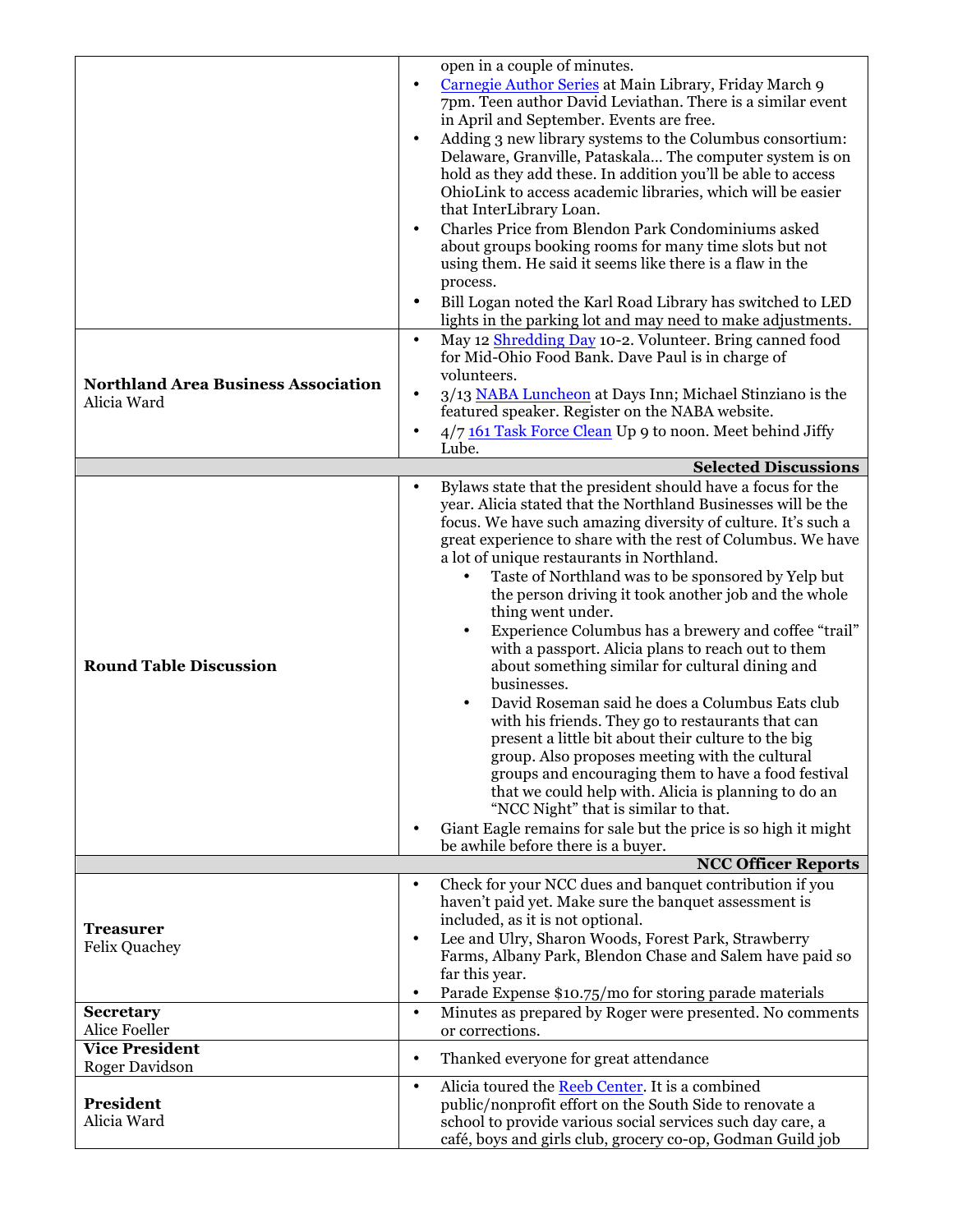|                                                                                                     |                                     | training and placement. Northland's challenges and<br>opportunities are different. Having classes and art<br>workshops and things that would bring cultures together<br>would be important. "If you improve the people, you<br>improve the community," Alicia said. The challenge is that<br>we could get a few grants, but we need matching from<br>private funds. We need to find some benefactors for the<br>Northland area. The other challenge is location. We have a<br>vacant school in Forest Park but it's difficult to navigate to. If<br>you are interested, email Alicia. |
|-----------------------------------------------------------------------------------------------------|-------------------------------------|---------------------------------------------------------------------------------------------------------------------------------------------------------------------------------------------------------------------------------------------------------------------------------------------------------------------------------------------------------------------------------------------------------------------------------------------------------------------------------------------------------------------------------------------------------------------------------------|
|                                                                                                     | $\bullet$                           | Upcoming voter information forum for Tiberi's district 12th<br>District which covers a bit of Northland. The forum will be in<br>Delaware and it's an open forum. There are 13 candidates for<br>the primary. April 12 7pm Delaware Area Career Center. It's<br>rare to have an open Congressional seat. Members requested<br>Alicia to put an email out about the forum.                                                                                                                                                                                                             |
|                                                                                                     |                                     | <b>NCC Committee Reports</b>                                                                                                                                                                                                                                                                                                                                                                                                                                                                                                                                                          |
| <b>Nominating Committee</b>                                                                         | $\bullet$                           | No report                                                                                                                                                                                                                                                                                                                                                                                                                                                                                                                                                                             |
| <b>Banquet Committee</b><br>Alicia Ward, Chair                                                      | $\bullet$<br>$\bullet$<br>$\bullet$ | Forms for award nominations are due tonight.<br>The NNC banquet will be April 19. Invitations will be going<br>out very soon.<br>Submit volunteer hours by tracking hours and submitting<br>via Presidential Award. Alicia applied for NCC, but we had to<br>list a physical office for NCC. We now are located at 4605<br>Ravine Dr. Westerville 43081. Thanks to Rick Cashman and<br>Rolling Ridge Civic Association for providing one year of<br>office space for \$1!                                                                                                             |
| <b>Independence Day Parade Committee</b><br>Emmanuel Remy, Chair<br>Web site is northlandparade.org | $\bullet$<br>$\bullet$              | No report<br>Alicia asked for someone to step up and be a co-chair for the<br>Parade Committee. Emmanuel has a lot on his plate and we<br>really need a co-chair. Email Emmanuel or Alicia if you are<br>interested. Everything is very organized already.                                                                                                                                                                                                                                                                                                                            |
| <b>Development Committee</b>                                                                        | $\bullet$<br>$\bullet$              | Report distributed via email.<br>Two cases, and both were requests to increase the number of<br>tenant panels on signs. The first is a new shopping center<br>near the fire station on Morse Road in Northland Village. We<br>were in favor of giving them one sign for each building, but<br>recommended disapproval because they were requesting<br>more tenant panels.                                                                                                                                                                                                             |
| Dave Paul, Chair                                                                                    | $\bullet$<br>$\bullet$              | Morse Center at Morse and Northtowne. They have new<br>tenants and want to subdivide one panel into two. We<br>recommended disapproval.<br>There are four cases on the upcoming agenda. Among them:                                                                                                                                                                                                                                                                                                                                                                                   |
|                                                                                                     |                                     | The Silver Smiles gas station near Salem is applying to rent<br>U-Haul vehicles. Hamilton and 161 Target Store site: OSU<br>wants to build an ambulatory care center and there will be<br>another zoning change requested.                                                                                                                                                                                                                                                                                                                                                            |
| <b>Graphics and Code Task Force</b><br>Bill Logan, Coordinator                                      | $\bullet$<br>$\bullet$              | Morse Road has more strict signage requirements than other<br>areas because of an existing RCO, which helps us hold our<br>ground.<br>Next Graphics Commission Meeting March 20 at 4:15 pm.                                                                                                                                                                                                                                                                                                                                                                                           |
|                                                                                                     |                                     | <b>Additional Discussions</b>                                                                                                                                                                                                                                                                                                                                                                                                                                                                                                                                                         |
| Presentation                                                                                        | $\bullet$                           | none                                                                                                                                                                                                                                                                                                                                                                                                                                                                                                                                                                                  |
| <b>Other Old Business</b>                                                                           | $\bullet$                           | none                                                                                                                                                                                                                                                                                                                                                                                                                                                                                                                                                                                  |
| <b>Other New Business</b>                                                                           | $\bullet$                           | none                                                                                                                                                                                                                                                                                                                                                                                                                                                                                                                                                                                  |
| <b>Open Forum</b><br>Comments, Announcements                                                        | $\bullet$<br>$\bullet$              | Judy from Karmel Woodward Park mentioned a petition<br>going around for a constitutional amendment to prevent<br>puppy mills.<br>Ken Gilbert said NCC should be cautious about entertaining                                                                                                                                                                                                                                                                                                                                                                                           |